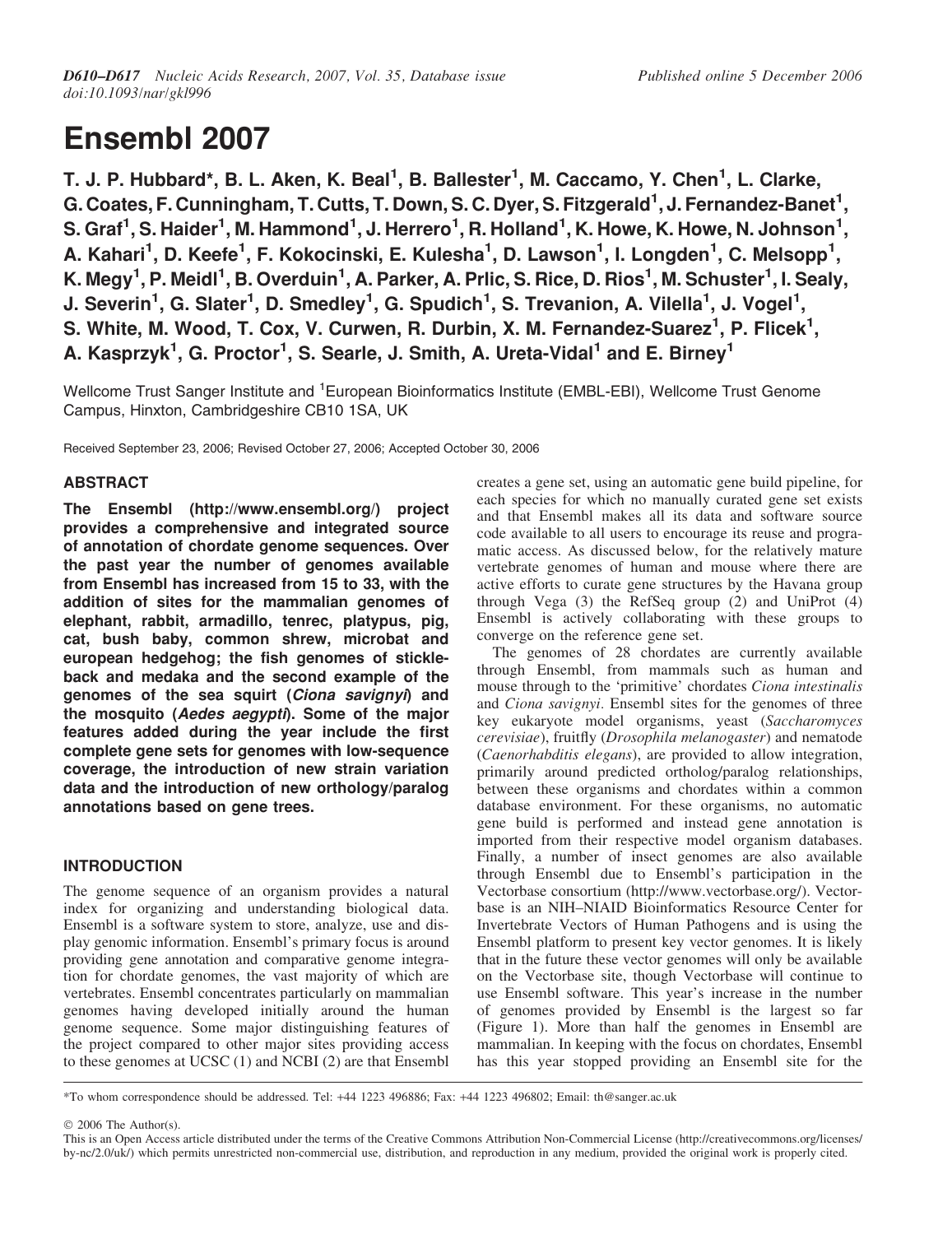

Figure 1. Figure shows the growth in the number of genomes provided by Ensembl over the past 5 years. The discontinuities at the start of 2006 and 2005 represent the removal of the honeybee (Apis mellifera) and nematode (Caenorhabditis briggsae) Ensembl sites, respectively. The black line shows all genomes and the red line shows mammalian genomes.

honeybee (*Apis mellifera*) genome, while being involved in the initial analysis and producing an initial geneset (5), just as the previous year it stopped providing a site for the second nematode Caenorhabditis briggsae. This is because it recognizes that access to these genomes is being provided by the dedicated Beebase (http://racerx00.tamu.edu/bee\_resources. html) and Wormbase (6) model organism databases. In both cases the old Ensembl databases for these genomes remain accessible via Ensembl archive sites.

Ensembl provides a variety of ways to access these data to suit different audiences and types of use. The majority of researchers using Ensembl use the website (http://www. ensembl.org/) and can rapidly locate individual items of interest either by entering keywords or from the built-in sequence similarity search interface. For cases where researchers are working with sets of items, such as a particular class of genes, Ensembl provides data mining tools via the BioMart system (7). For bioinformaticians Ensembl provides access to all the data behind the Ensembl website both as downloadable datasets and by allowing programatic access to databases hosted on the Ensembl site (ensembldb.ensembl. org). The later is growing in popularity as complete database dumps become large to download. Increasingly bioinformaticians are carrying out their own custom data analysis by accessing the databases remotely via the Perl language application programing interfaces (APIs) that Ensembl provides. Extensive documentation and tutorials are provided to help researchers get started programing using the APIs as well as describing the database schemas (http://www. ensembl.org/info/software). Ensembl runs courses and training around the world, has a full-time helpdesk and online tutorial materials (http://www.ensembl.org/info). Over the year courses have been held in the following countries: UK (16 $\times$ ), Austria (2 $\times$ ), Belgium (4 $\times$ ), Finland (2 $\times$ ), France (2×), Germany (2×), Hungary, Italy (6×), Spain (4×), USA

(3 $\times$ ), Brazil (2 $\times$ ), South Africa (2 $\times$ ), Australia (2 $\times$ ) and Singapore. There are many practical details concerning data processing algorithms developed and used by Ensembl and the overall system's design and operation. For detailed descriptions, researchers are referred to the series of papers published in 2004 that describe both technical aspects of the software implementation and the scientific aspects of the genome annotation system (7–16). Whilst the system has evolved considerably since these articles were published, they provide a background to the technical documentation maintained on the Ensembl website and distributed with each software release. As an open data, open source software project Ensembl encourages participation and discussion on development issues mostly via the development email list (send 'subscribe ensembl-dev' to majordomo@ebi.ac.uk to join). We are seeing this email list being increasingly used to exchange advice on API usage.

Ensembl continues to improve both in terms of the analysis of genome information and its usability both via programatic means and for web-based browsers. This paper details only some of the major improvements since the last report (17). For more comprehensive information about new features and data contained in the bi-monthly updates of Ensembl, researchers are also recommended to read the 'what's new' pages accompanying every release (http://www.ensembl. org/Multi/newsview) and/or subscribe to the 'announce' email list by sending 'subscribe ensembl-announce' to majordomo@ebi.ac.uk.

### RESULTS

#### Improvements to protein-coding genes

Providing expressed gene sets which are as accurate as possible is one of the major goals in Ensembl. Ensembl gene sets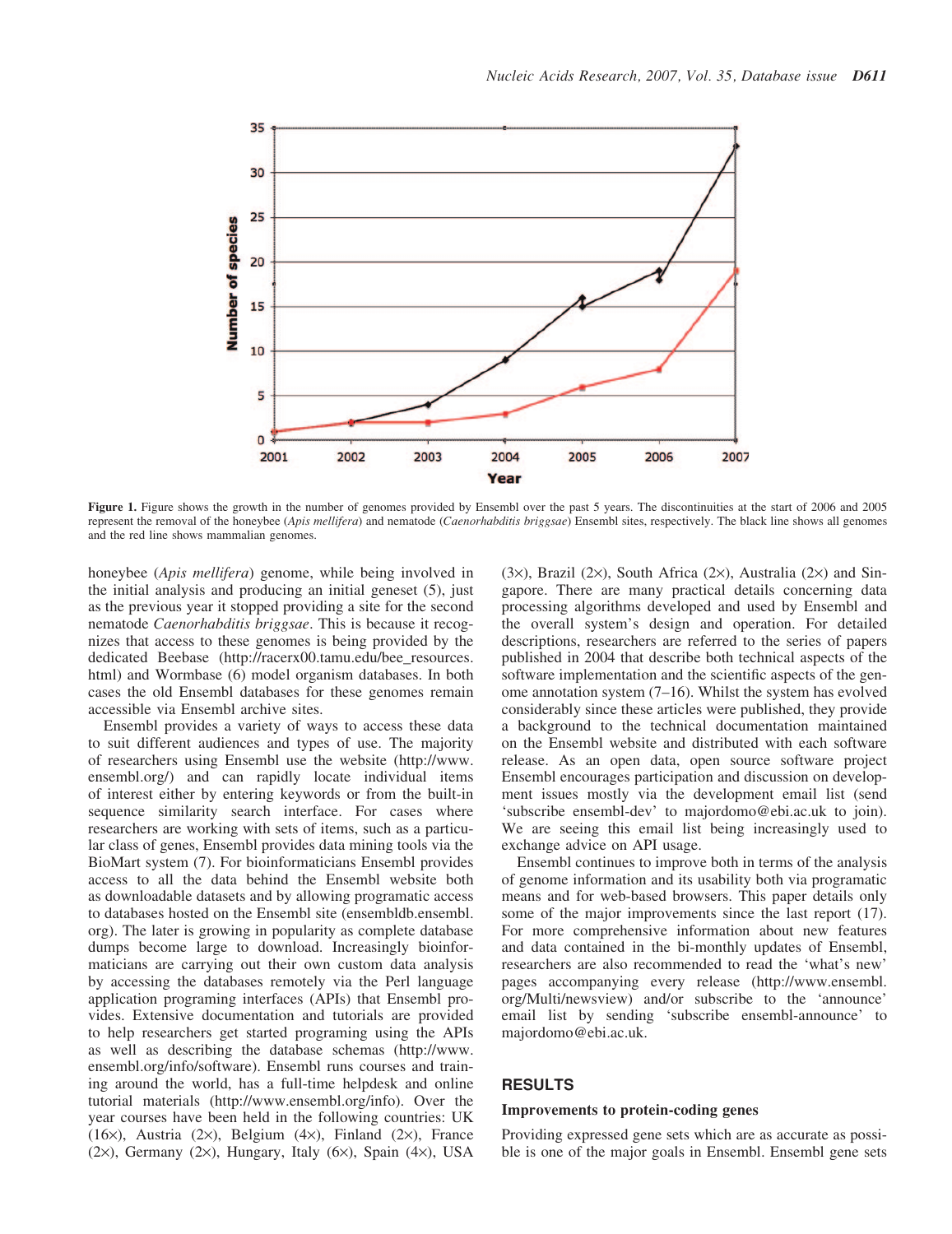are all based on evidence from alignments of protein and cDNA sequences to genomic sequence. The completeness of each gene set depends on the amount of transcript data, either specific for the genome in question, or evolutionarily close enough to be reliably aligned. Gene set accuracy depends on alignment quality and being able to reconcile evidence, including detecting erroneous data from truncated and chimeric transcripts and identifying pseudogenes. This year's major improvements and changes to the Ensembl gene build systems and strategy cover the following three different situations for gene building: (i) the new class of lowsequence coverage mammalian genomes; (ii) high-coverage genomes which have little organism-specific transcript data; and (iii) the high-quality reference genomes of human and mouse.

# New projection build pipeline for low-sequence coverage genomes

Ensembl has this year incorporated the first nine genomes which have been sequenced at low-coverage  $[2 \times$  whole genome shotgun (WGS)]. These are elephant (Loxodonta africana), rabbit (Oryctolagus cuniculus), armadillo (Dasypus novemcinctus), tenrec (Echinops telfairi), cat (Felis catus), bush baby (Otolemur garnettii), common shrew (Sorex araneus), microbat (Myotis Lucifugus) and european hedgehog (Erinaceus europaeus). In total 16 mammals will be sequenced at this coverage as part of the Mammalian Genome Project, funded by the National Institutes of Health (NIH). Currently, automatically generated gene set are provided for the first four of these genomes and gene builds are in progress for the remaining five. The low sequence coverage of these genomes means that all of the normal problems experienced when predicting gene structures in draft genome assemblies (missing sequence, fragmentation, misassemblies, misplacements, small insertions/ deletions/substitutions) are exacerbated. In particular, many genes will be represented only partially (or not at all) in the assembly, and many others (particularly those with large genomic extent) will be found in pieces, distributed across more than one scaffold. The standard Ensembl gene build pipeline (11), which relies on aligning expressed transcript sequences onto the genome sequence, is unsuitable as the main approach for annotating such a low-coverage genome.

To address this, a new gene building methodology for low-coverage genomes has been developed that relies on a whole genome alignment (WGA) to an annotated, reference genome. The WGA underlying each annotated gene structure in the reference genome are used to infer 'gene-scaffold' assemblies of scaffolds in the target genome that contain complete gene structures. WGAs are generated in-house using BLASTz (18) with the resulting set of local alignments processed into a form suitable for the above method using the Axt tools (19). The protein-coding transcripts of the reference gene structures are then projected through the WGA onto the implied gene-scaffolds in the target genome. These projections frequently contain small insertions/deletions with respect to the protein-coding transcript of the reference gene structure. In some cases this raw projection would result in a frame shift in the translation. In the vast majority of such cases this apparent frame shift is most likely the result

of a sequence/assembly error in the target genome, resulting from the low sequence coverage. To correct for these apparent errors, the gene build introduces an artificial intron, 1 or 2 bp long, into the predicted gene structure to correct the frame shift at each point where one is introduced. In this way the reading frame of the predicted transcripts are preserved. We refer to these introns as 'frame-shift introns'. When the WGA implies that the sequence contains an internal exon missing from the assembly, and the location is consistent with an intra- or inter-scaffold gap, the exon is placed on the gap sequence. This results in a run of X's of the correct length in the translation. An example of this situation in the elephant (L.africana) genome is shown in Figure 2.

This strategy has been developed and piloted on the initial  $3\times$  coverage WGS assembly of the cow (*Bos taurus*) genome. The current cow assembly is  $6 \times$  coverage and its gene set has been generated using the standard Ensembl pipeline. A new higher quality  $7.1 \times$  coverage cow assembly, that incorporates sequence data from BAC libraries, has just been released. When the gene build on this assembly is complete it will be possible to carry out a more detailed assessment of the quality and value of gene builds on low-coverage genomes by comparison to standard gene builds on high-quality assemblies. In the mean time some statistics for exon coverage for both the gene builds on the  $3\times$  and  $2\times$  assemblies are shown in Table 1. For all of these gene builds the human genome has been used as the reference, making side by side comparison possible. Since all these genomes are mammals, it is anticipated that the vast majority of human coding exons should be found in each. The number of exons annotated therefore gives an idea of the quality of gene builds possible given the genome assembly quality. The first two columns of Table 1 show the percentage of base pairs of human exons that can be aligned to the sequence of the target genome by the WGA BLASTz step and the percentage completely missed. These values are a few percentage points less than the theoretical expected percentage coverage for  $2\times$  and  $3\times$  WGS sequencing of 88% and 95%, respectively, but broadly in line with expectations (20). The last two columns show the equivalent figures for the final gene set after it has been filtered as a result of the gene build process and are significantly lower. In the current gene build process, after raw alignments are chained into gene-scaffolds and the best-ingenome match found, predicted gene structures are removed if >50% of the original exons are missing. These criteria are adopted as in our view where such partial genes are built they contain an unacceptable likelihood of error and are better discarded. Most likely, many of these partial genes result from assembly artifacts; however, this will be better understood after the cow gene set comparisons are carried out. In the mean time it is worth noting the significant difference between the final exon coverage for the initial  $3 \times$  cow genome and the other four  $2x$  genomes. It appears that dropping from  $3\times$  to  $2\times$  sequence coverage roughly doubles the fraction of exons missing from resulting gene sets when the filtering we believe necessary to achieve acceptable gene set quality is applied.

The code developed for the projection build has also been applied in the gene build for the new chimpanzee (Pan troglodytes) genome assembly, which has greatly improved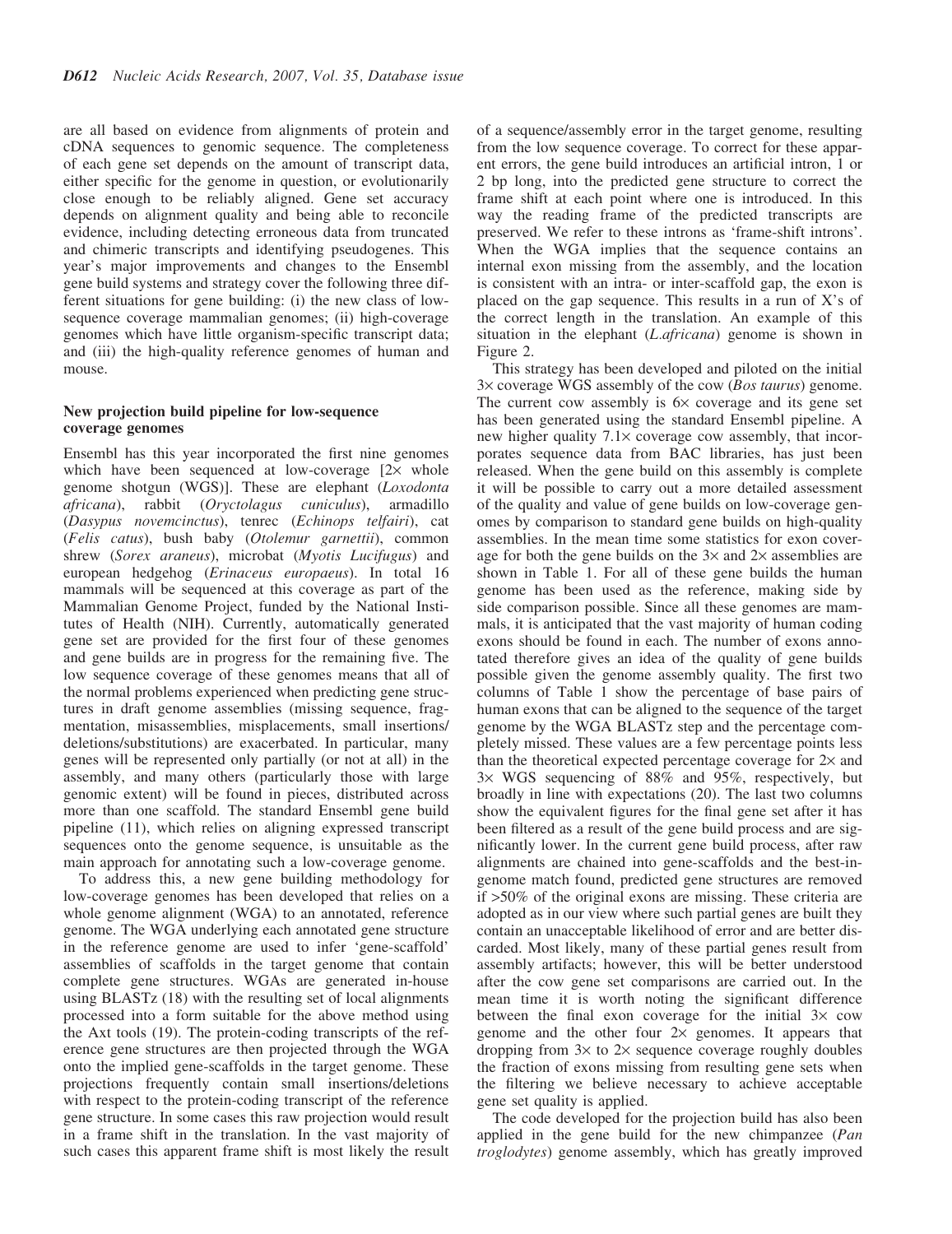

Figure 2. Figure shows a screenshot of part of an AlignSliceView web page from the elephant (Loxodonta africana) genome as an example of the output from the Ensembl gene build system when applied to low-coverage shotgun genomes. The top panel shows elephant genome sequence and the bottom panel shows the region of human genome sequence that aligns to it. In the DNA(contigs) track blue regions indicate sequence and blank regions indicate gaps. The track for elephant gives an idea of fragmentation of the genome assembly (the gaps in the track for human do not indicate gaps in the genome but rather gaps in the alignment between elephant and human). Elephant DNA contigs have been organized into 'gene-scaffolds' based on whole genome alignments (WGA) to a reference genome, in this case human (see text). Elephant transcripts, such as the reverse strand transcript ENSLAFT00000011080 shown here, are built by projecting protein-coding part of human transcripts through the WGA. In this case the elephant transcript has been built by projecting the annotated transcript C9orf138; however, there is no WGA alignment for the third exon of this transcript [the third exon from the right is positioned against a gap between contigs in the DNA(contigs) track]. As a result this exon is missing from the view of human transcripts, a fact that is indicated by the green dotted link linking exons 2 and 4 (CI138\_HUMAN). The elephant transcript ENSLAFT00000011080 does contain this exon; however, because of the gap in the elephant sequence, only the exon length can be inferred from the corresponding human transcript, so the exon sequence is composed entirely of 'N's in the transcript and 'X's in the corresponding translation. Interestingly, in human a shorter alternative transcript is also annotated with a missing third exon (O5VZT6\_HUMAN); however, the form with the third exon appears to be conserved across mouse, rat and dog, suggesting that it is likely to be conserved in elephant too.

Table 1. Completeness of gene builds on low sequence coverage genomes

| Genome          | Raw unfiltered               |                         | Filtered chained<br>(final gene set) |                         |
|-----------------|------------------------------|-------------------------|--------------------------------------|-------------------------|
|                 | Base pair<br>covered $(\% )$ | Exons<br>missed $(\% )$ | Base pair<br>covered (%)             | Exons<br>missed $(\% )$ |
| Cow $(3\times)$ | 91.4                         | 6.8                     | 80.0                                 | 15.5                    |
| Elephant        | 80.0                         | 17.6                    | 64.8                                 | 30.3                    |
| Rabbit          | 82.0                         | 16.7                    | 65.7                                 | 30.8                    |
| Armadillo       | 77.0                         | 21.3                    | 59.4                                 | 36.6                    |
| Tenrec          | 83.2                         | 15.1                    | 69.1                                 | 27.0                    |

This table shows fraction of base pairs of human Ensembl gene set exons covered by raw alignments to WGS scaffolds (first column) and in the filtered, chained gene-scaffolds presented as the final gene set (third column). Fraction of exons completely missed in each case is also shown (second and fourth column, respectively). All genomes are  $2 \times WGS$  assemblies, except for cow which is  $3 \times$  (see text).

the gene set. For chimpanzee the gene-scaffold generation step is skipped as the assembly is high coverage.

### Improved pipeline for genomes that are evolutionarily distant from main sources of transcript data

The completeness of each gene set depends on the quantity of transcript data either specific for the genome in question, or evolutionarily close enough to be reliably aligned. Although there are a number of large chordate genomes with little organism-specific transcript data, most are mammals and so evolutionarily close to the huge amounts of transcript data from human and mouse. The current major exceptions are chicken (Gallus gallus) and opossum (Monodelphis domestica). Two gene sets have been produced on the chicken genome assembly and been made available though the Ensembl website. For both gene builds the standard Ensembl gene build pipeline was used; however, for the most recent gene build (December 2005) the pipeline was significantly customized to improve gene set quality. Investigations showed that mapping distantly related cDNAs and ESTs onto the chicken genome using the standard pipeline was creating very extended gene structures, incorrectly linking transcripts of some adjacent genes. Gene building on vertebrate sized genomes is very expensive, so the pipeline contains optimizations to reduce the CPU cost. One such strategy is the creation of 'mini' sequences (11) which remove regions thought to be intronic from the final alignment step. In the case of chicken, because of the low similarity of transcripts from other organisms being mapped to the genome sequence, this step was removing some exons and causing gene artefacts in some regions. Removing the mini sequence step and optimizing other parameters resulted in a greatly improved gene set. This process was in part developed in parallel for the opossum genome. Although opossum is nearer to other mammals than chicken, adopting this approach led to similar quality improvements. The downside is a  $\sim$ 5-fold increase in the CPU cost of the gene build; however, this has been at least partly offset by optimizations to the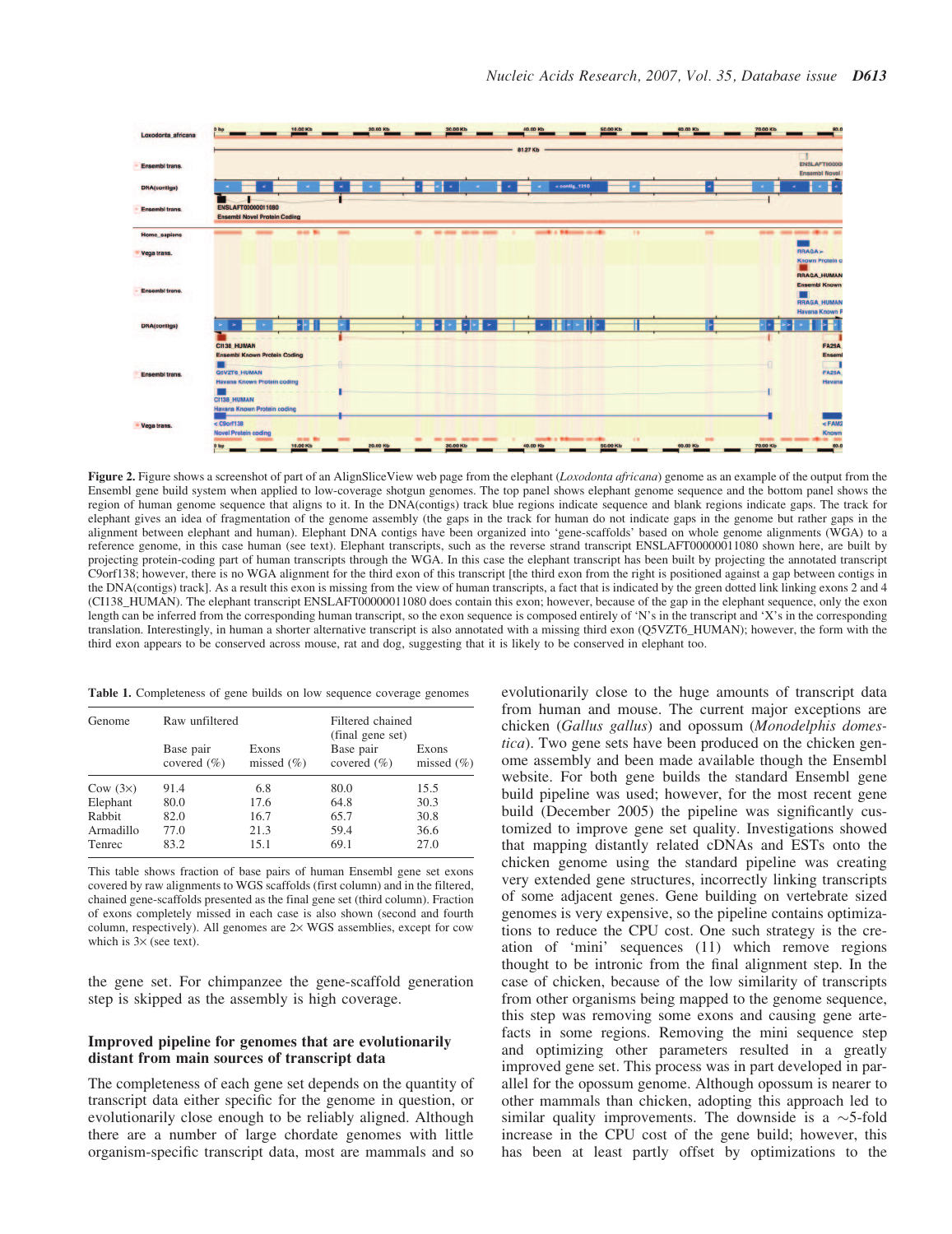genewise program (9) itself which is used for this final alignment step.

# Converging to the reference gene set for the high-quality reference genomes of human and mouse

Analysis showing the progressive and significant improvement in the quality of human and mouse gene sets generated by the Ensembl system were presented in past year's report (17). More recently a blind test assessment of gene set quality took place under the ENCODE project (21). The EGASP gene prediction competition (22) was held to compare a variety of automatic gene prediction methods with a curated and experimentally validated human gene set generated by the Sanger Havana group (3) as part of the Gencode consortium (23). The results confirmed the high accuracy of Ensembl gene predictions, with Ensembl ranked as the best or close to the best over a variety of different evaluation criteria. However, the best predicted transcript for each gene still differed to the annotated Gencode reference in 30% of cases. When all annotated alternative transcripts were considered, transcript accuracy was only 40–50%. Even allowing for errors in the Gencode set, this is a significant gap. For further details of the evaluation the reader is referred to the special issue of genome biology devoted to evaluation of the EGASP experiment, especially (22). While the EGASP evaluation will lead to some further improvements to the Ensembl gene build system for human and mouse, we recognize that there are likely to be limits on how much more the accuracy of automatic methods on these very high-quality genomes can be improved. Human and mouse already have extensive species-specific experimental data, and there are diminishing returns from each increase in the complexity of the gene build logic to handle remaining hard classes of gene, such as dense clusters of duplicated genes.

For the human genome, Ensembl and Havana have for some time been collaborating as part of the CCDS consortium which includes the RefSeq group at NCBI (2) and the UCSC genome group (1). CCDS is a stable set of protein-coding gene structures for which all consortium members agree on to the base pair. The initial CCDS set contained 13 142 loci which corresponded to  $~60\%$  of the 22000 protein-coding loci annotated in Ensembl being accepted (for further details and statistics concerning CCDS sets, see http://www.ncbi. nlm.nih.gov/CCDS/). The CCDS process is being extended to the mouse genome now that the assembly (NCBI build 36) is largely composed of finished sequence. While CCDS only addresses the CDS region of gene structures, the Gencode experience illustrates the value of making greater use of the full Havana curated annotation including UTRs, noncoding transcripts and pseudogenes. As a result the Havana and Ensembl gene build groups are now working towards a single integrated gene set that combines automatic and curated annotation, the first version of which was released in Ensembl 38 (April 2006). In this first iteration 12 000 Havana curated full length protein-coding transcripts were incorporated into Ensembl gene entries directly. Because of the problem of reconciling differences between slightly different annotations that probably represent the same transcript, this initial process led to some transcript duplication. We are working to progressively refine the merging process to address this. The process is providing improvements in both directions. In many cases Havana transcripts are more complete as its possible to set lower alignments thresholds since manual review filters out false positives. However, because it is very slow, manual annotation always risks being out of date, so Ensembl transcripts can also be longer when they have used more recent transcript evidence. Ensembl is also identifying regions where the quality of annotation from the automatic gene build pipeline is low so that they can be prioritized for manual curation by the Havana group. There is still a long way to go in this process as Havana annotation is only available for  $\sim 50\%$  of the human genome and  $\sim$ 20% of the mouse genome; however, it is hoped that with this system of prioritization it should be possible to more rapidly improve the overall quality of human and mouse gene sets.

## IDHistoryView and stable identifier discovery

A key utility of all gene sets, regardless of how they are generated, is stability of identifiers between releases. Ensembl manages to map the vast majority of stable identifiers between gene builds; however, changing assemblies, evidence, algorithms and logic inevitably lead to previously predicted genes being absent from a subsequent release or gene splits and merges events. The Ensembl core schema now fully supports an archive of obsolete transcript entries and a new view IDHistoryView has been introduced to allow the history of an identifier to be viewed. Using this interface it should be possible to discover the fate of any Ensembl gene stable identifier back to Ensembl 1.2 (2001) and see how the sequence of the gene structure has changed (the version of transcript and exon stable identifiers is increased if the sequence of that feature changes). The page contains links to Ensembl archive versions to allow users to view older gene structures as they were previously presented.

#### Variation resources

In the previous report on the Ensembl project (17), major improvements to handle large scale variation data were described. One component of this was a software infrastructure to efficiently store resequencing data. This year we have exploited this system to take advantage of the extensive collection of mouse DNA sequence reads, including those recently released by Celera, data from dbSNP and resequencing data generated by Perlegen Sciences for the US National Institutes of Environmental Health Sciences (NIEHS). These were processed at the Sanger institute using the wellestablished SNP calling algorithm ssahaSNP (24) to compute >50 million SNPs from common laboratory Mus musculus strains, which were then merged with dbSNP release 126. The resulting data were incorporated into the Ensembl variation schema and a new transcript-centric display TranscriptSNPView was developed to show this variation in a strain-specific way (25). Figure 3 shows an example of this display. TranscriptSNPView is also available in dog (Canis familiaris) Ensembl to provide access to SNPs determined from 16 different strains as part of the dog sequencing project (26). As well as providing an organized view of these data through a web interface, the underlying data storage structure and variation software API makes it easy for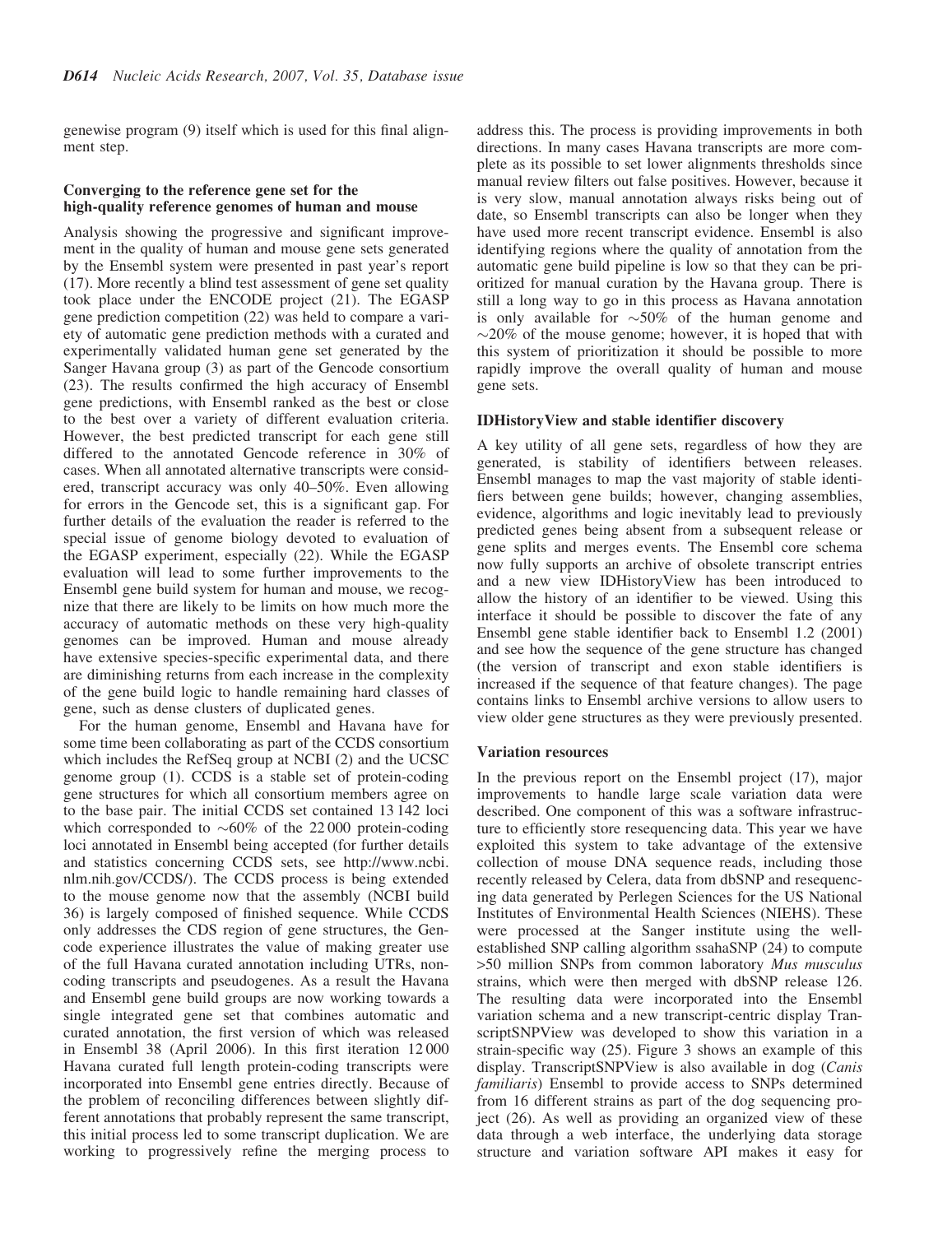![](_page_5_Figure_0.jpeg)

Figure 3. Figure shows the sequence variation across mouse strains for the transcript ENSMUST00000006949 in the new view TranscriptSNPView. Strain-specific SNPs were calculated by aligning mouse reads from different strains against the reference genome as described previously (25). This genecentric view collapses the size of introns to focus on variation within exons, which are shown separately for each strain with the consequences of any SNPs on their coding sequence. The extent of resequencing coverage is also shown for each strain.

bioinformaticians to write custom programs to analysis these complex data. For example, the API makes it possible to view variation from the point of view of any strain with all necessary coordinate transformation being carried out transparently. With resequencing data being generated at an ever increasing rate we anticipate incorporating strain-specific data for a variety of species in the future. Specifically rat (Rattus norvegicus) and chicken (G.gallus) variation data will be available through TranscriptSNPView before the end of 2006.

#### Comparative genomics

The major improvement in comparative genomics has been the June 2006 release switch of the ortholog/paralog prediction pipeline to one based on protein tree calculations from one based on best reciprocal similarity relationships. This is a major change and has required a completely new pipeline, schema, API and display. In the new pipeline maximumlikelihood phylogenetic unrooted gene trees are built using the algorithm PHYML (27) from multiple protein sequence alignments generated using MUSCLE (28) for each gene family containing sequences from all species. Gene families are generated by calculating best reciprocal relationships between translations of all genes followed by single linkage clustering. Finally each gene tree is reconciled with the species tree using the RAL algorithm (29) to call duplication events on internal nodes and to root the tree. The advantage of a gene tree based pipeline is that it is able to identify complex one-to-many and many-to-many relationships between genes resulting from ancient duplication events, unlike best reciprocal methods. The new structure of orthology/paralogy relationships permeate the entire Ensembl site; however, the biggest visual change is the new GeneTreeView display as shown in Figure 4. Predicted gene trees of course suffer issues of the prediction algorithm's parameters not being ideal for all cases and of bad sequence alignments introducing errors, just as does automatic gene annotation: in a proportion of cases the predicted tree will be worse than could be obtained by manual curation. As a result a similar relationship between Ensembl automation and curation is developing for gene trees as for gene sets. Ensembl has started to collaborate with the TreeFam project (30), a curated resource of gene trees, and is currently investigating ways to integrate available curated data into the automatic pipeline.

One of the hidden consequences of switching to this more robust predictive model is the ability to use the more reliable implied functional relationships between genes to propagate functional labeling between them. Previously Ensembl genes were described as 'Known' if there was some known functional description attached to supporting organismspecific transcription sequence (such as from UniProt). If the only annotated supporting evidence was from another organism, the gene would be labeled as 'Novel'. From the February 2006 release, a third category of genes was introduced called 'Known by projection'. For these genes, a functional description has been projected from GO terms via the orthology mapping. Although these are predictions, we are confident that the annotation is sufficiently accurate to be very useful.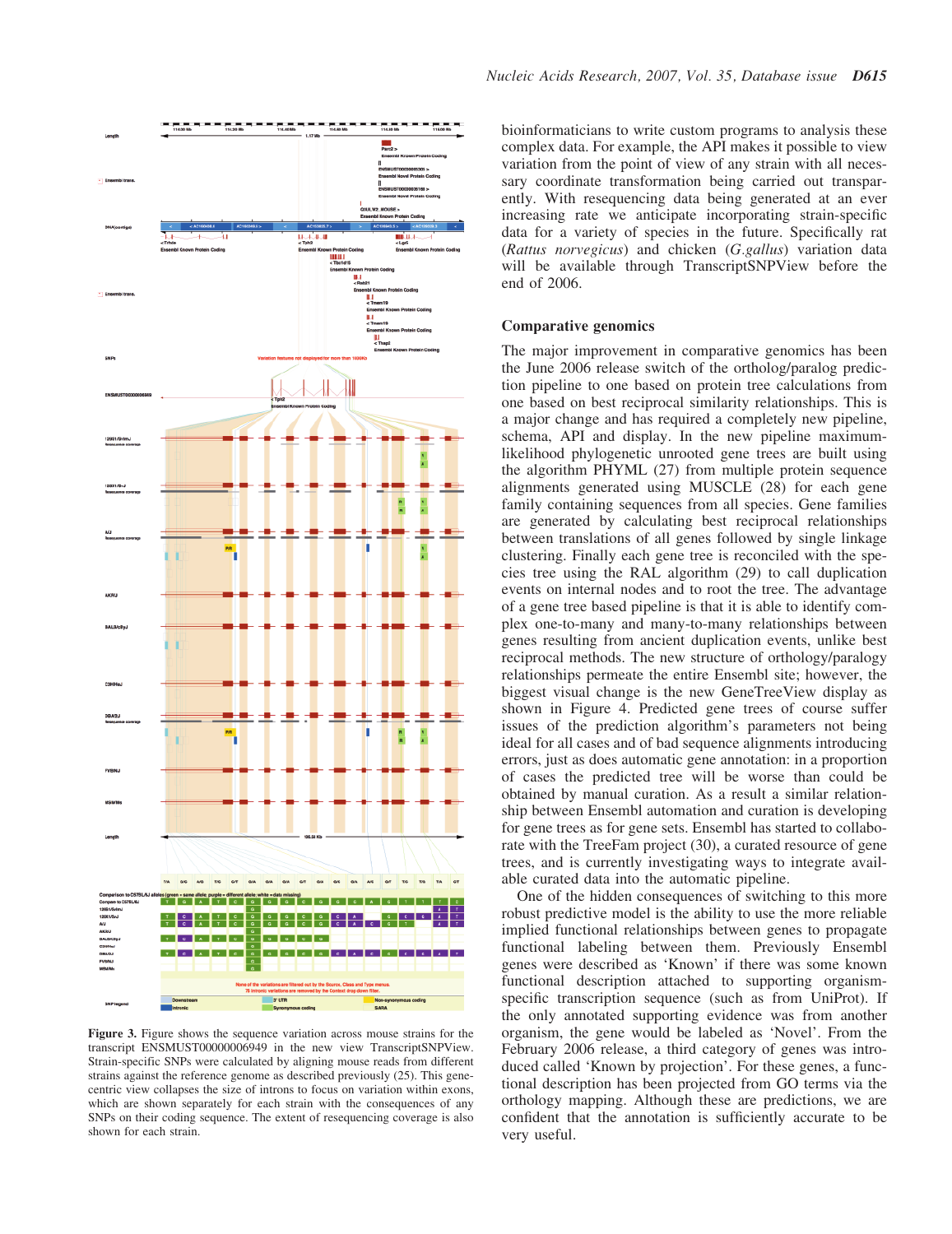![](_page_6_Figure_1.jpeg)

Figure 4. Figure shows the gene tree panel from the GeneTreeView web page for the human FOXJ3 gene, generated by the Ensembl gene orthology/paralogy prediction pipeline. Most of the ortholog relationships are one to one; however, there is a one-to-many relationship to the fish lineage, where the gene appears to have duplicated. The relationship to the paralogous gene FOXJ2 can also be seen, where the orthologs in the fish lineage appear to have been lost. The full web page (not shown) includes links to view the tree structure in the Java applet ATV and view the protein sequence alignment upon which it is based in Java applet Jalview. The green bars represent the alignments of the protein translations upon which the tree is based, where shaded blocks represent aligned regions. Poor and fragmented alignments can be the cause of erroneous placements of genes in the tree, so the visualization of the alignment is useful when interpreting the tree.

#### Web usability and web service integration

Following the major redesign of the website reported past year (17), this has been a year of consolidation for the website, adding completely new views, such as Transcript-SNPView, GeneTreeView and IDHistoryView and working on backend infrastructure that will allow new functionality, such as users logins to be added over the coming year.

A major ongoing issue for the website is improving interactivity. One improvement to at least partly address this is a drag and zoom functionality that has been added to ContigView using JavaScript as shown in Figure 5. This greatly improves the interactivity of the display; however full scrolling functionality, as popularized by sites such as maps.google.com, will require the adoption of new web technologies for which extensive redevelopment is required. As a step towards this some of the information displayed in the popup menus on the ContigView pages are now fetched asynchronously using the AJAX (Asynchronous JavaScript and XML) protocol. Previously, descriptions were not included at all in these popups since it would make the pages too large, so this is added functionality made possible by the new protocols.

#### FUTURE DIRECTIONS

There are a number of areas which Ensembl is anticipating over the coming year. The increase in the number of  $2\times$ genomes will require continuous development of both gene building and comparative genomics pipelines. In comparative genomics we are also concentrating on providing other cladespecific multiple alignments, starting with the telosts. We will be collaborating with the TreeFam group (30) to provide better gene level comparative genomics across the genomes we

![](_page_6_Figure_8.jpeg)

Figure 5. Figure shows a portion of the human genome in ContigView showing the transcript Q6PEX7\_HUMAN. ContigView has a 'Basepair view' panel allowing DNA sequence and six frame translation to be examined, which is shown centered on the second exon of this transcript. The introduction of AJAX functionality to ContigView greatly simplifies navigation to precise locations in 'Basepair view'. Click and drag in any ContigView panel and a red box is drawn. Upon mouse release a popup appears. In this example a region around the start of translation has been selected in 'Detailed view'. The mouse gesture that the user needs to perform of 'click...drag...release' is shown by the annotation on the figure. Clicking on the first option in the popup would reposition base pair view around this feature. This functionality greatly improves the interactivity of the web interface and will be progressively incorporated into other Ensembl views.